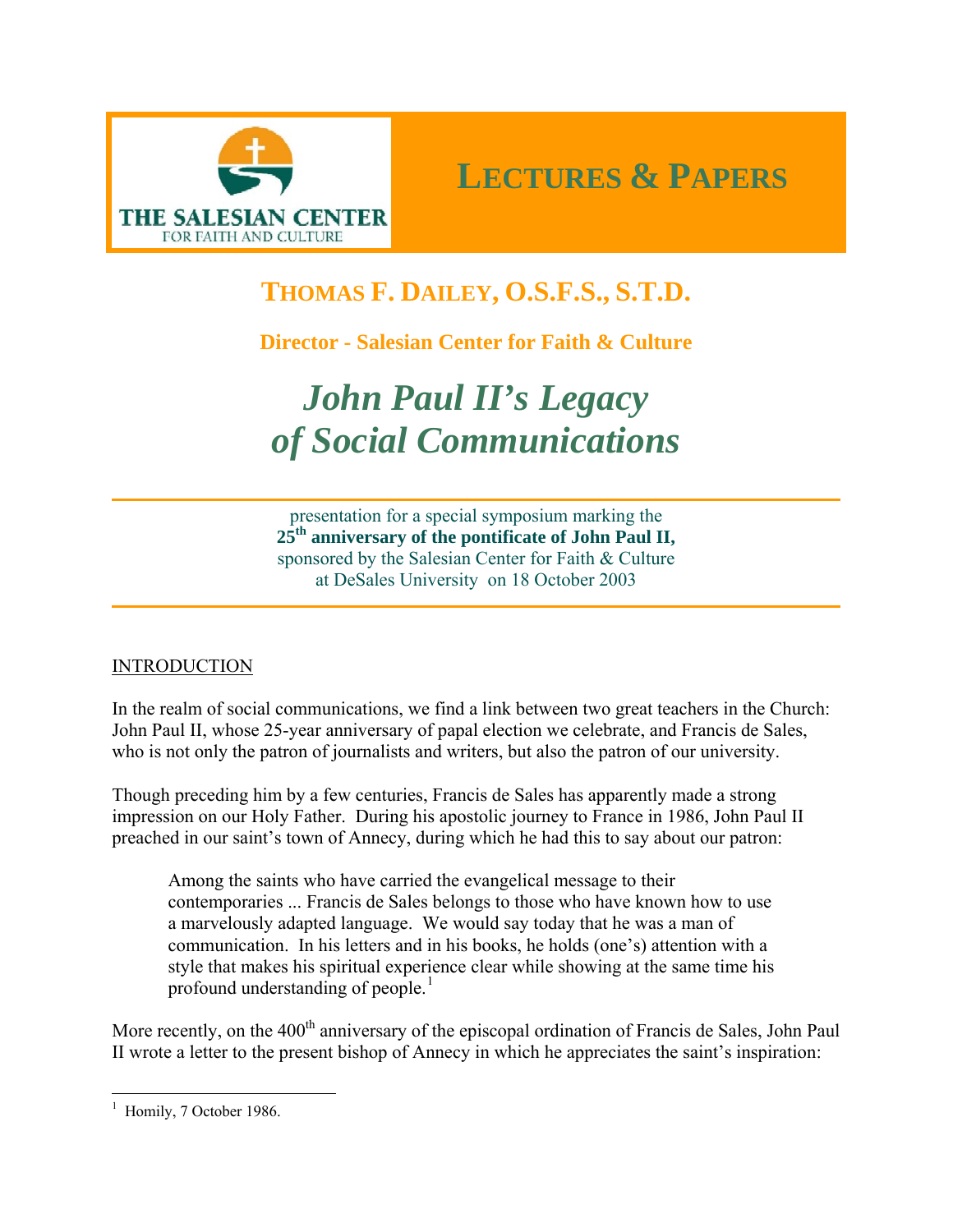Advisor of popes and princes, endowed with great spiritual, pastoral and diplomatic qualities, Francis de Sales was a man of unity in a period when divisions created a wound in the Church's side. ...; he showed that all are called to live an intense spiritual life, whatever their situation and profession, ....

The pope also expresses his own admiration for our saint:

Still today, and I am very glad of it, the works of Francis de Sales are part of our classical literature; it is the sign that his teaching as a priest and bishop finds an echo in the human heart and has an affinity with the deepest human aspirations.<sup>[2](#page-1-0)</sup>

This respect and recognition underscore the Church's present practice of publishing the message for the World Day of Social Communications each year on the feast day of St. Francis de Sales.<sup>[3](#page-1-1)</sup> That connection -- between the saint and the pope -- is what I intend to explore, with a liberal dose of quotations from the world day messages and related papal addresses.

This paper will focus on two aspects of the worldwide celebration. First, I will review the Church's current emphasis on social communications in the context of what John Paul II has called the "new evangelization." Second, I will draw out two key themes from the papal texts in terms of a Christian anthropology, to support my contention that these messages, when taken together, constitute a sort of "mini-treatise" on the pope's understanding of human being and culture. Weaving a comparison to Francis de Sales through both parts, I will conclude with what may be a daring suggestion!

#### SOCIAL COMMUNICATIONS

The only worldwide celebration called for by the Second Vatican Council,<sup>[4](#page-1-2)</sup> the World Day of Social Communications is

a way of acknowledging with gratitude a specific gift of God, a gift which has enormous significance for the period of human history in which we are living, the gift of all those technical means which facilitate, enhance and enrich communications between human beings. (XXVI)

That gift appears in many forms:

in the press, in written and audio-visual information programmes, in cinematographic creations, in data banks and telematic exchanges, in theatrical communication and stage shows and high level cultural presentations, in public opinion debate and in commentaries on the news, in services which educate

<sup>&</sup>lt;sup>2</sup> Letter to Bishop Ives Boivineau of Annecy, 23 November 2002.<br><sup>3</sup> Haughly the theme is announced in the Fell of the preceding year.

<span id="page-1-1"></span><span id="page-1-0"></span><sup>&</sup>lt;sup>3</sup> Usually the theme is announced in the Fall of the preceding year. The text is published in connection with the memorial of St. Francis de Sales (January 24). The "day" itself is celebrated on the Sunday before Pentecost. 4

<span id="page-1-2"></span>See the decree *Inter Mirifica* (1963) and the pastoral instruction *Communio et progressio*.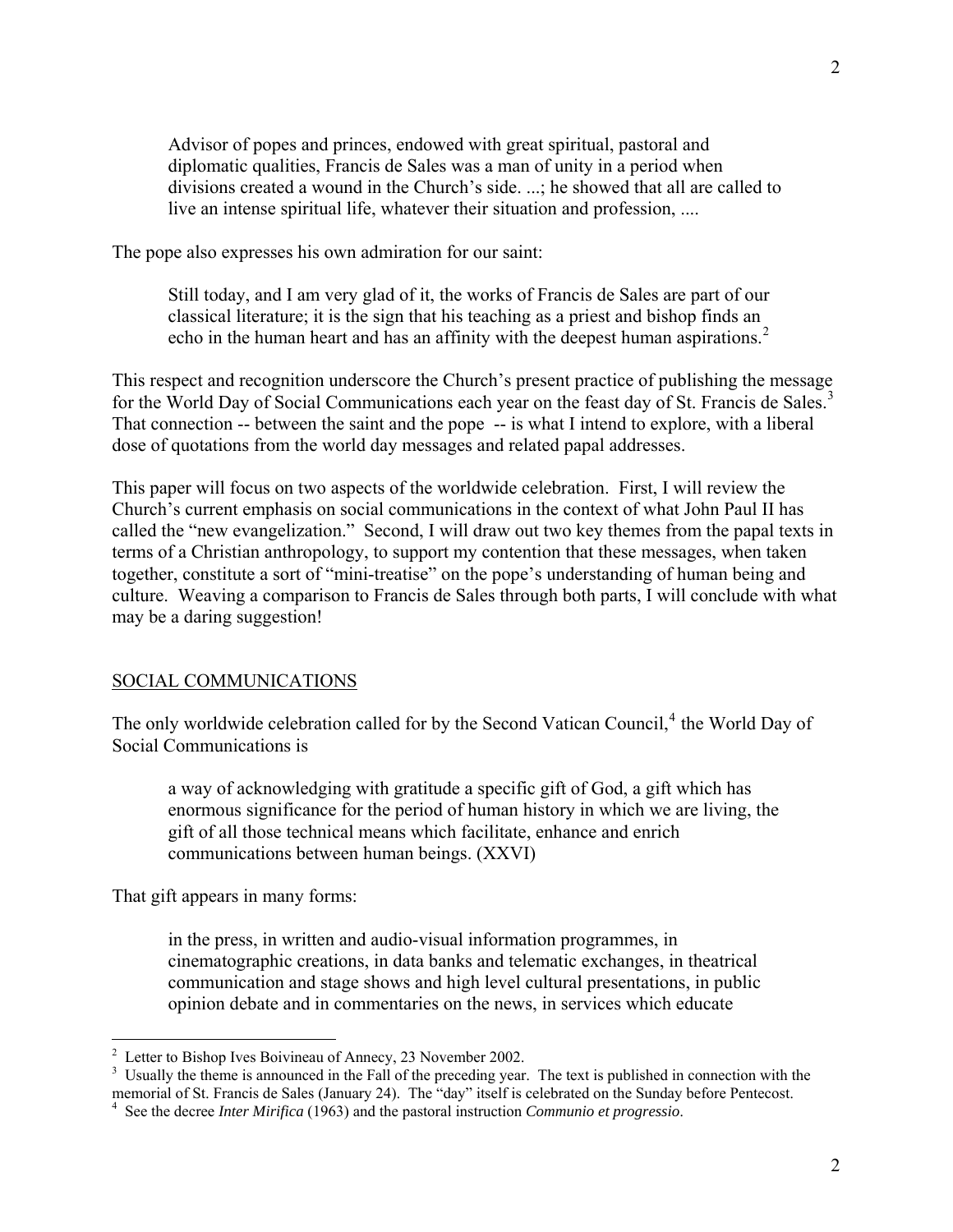public thinking, in all the productions of group media, through animated drawings and quality cartoon strips, in all the varied forms in which written literature is distributed, in audio- and video- recordings, in the moments of relaxation with music on local or network radio! (XXIII,  $7)^5$  $7)^5$ 

No matter the medium, the gift of our new means of communication comes with the challenge to make these technological tools more than merely "lifeless instruments":

The means of social communication are indeed the new "Areopagus" of today's world - a great forum which, at its best, makes possible the exchange of truthful information, constructive ideas and sound values, and so creates community. This in turn challenges the Church in her approach to communications not only to use the media to spread the Gospel but actually to integrate the Gospel message into the 'new culture' created by modern communications, with their "new languages, new techniques and a new psychology" (*Redemptoris Missio*, 37). (XXXII, 5)

To meet this challenge, the Church enters headlong into the new forum of communications, which, like the Roman one of old, has become

that public space where politics and business were transacted, where religious duties were fulfilled, where much of the social life of the city took place, and where the best and the worst of human nature was on display. It was a crowded and bustling urban space, which both reflected the surrounding culture and created a culture of its own.  $(XXXVI, 2)$ <sup>[6](#page-2-1)</sup>

The Church interacts with the culture of communications in two ways. On the one hand, the *influential power* of modern means of communication – its ability to shape modes of thinking and feeling and behaving – demands that moral considerations be brought to bear on what is being communicated.

In the world of today as it is, the instruments of social communication in their many forms - press, cinema, radio, television - are the principal makers of public opinion. Great, then, is the moral responsibility of all those who have these instruments in their employ, or who are the guiding forces behind them. The media of social communications ought to be put at the service of humanity, and therefore of truth and goodness which constitute humanity's most important and necessary values. (XX, 5)

<span id="page-2-0"></span><sup>&</sup>lt;sup>5</sup> Recognizing the variety, several messages for this annual celebration have focused on specific media: the press and radio (II), television (II & XXVIII), computers (XXIV), audio & video productions (XXVII), movies (XXIX), and, most recently, the Internet (XXXVI).

<span id="page-2-1"></span> $6$  cf. XXXVI, 2: "This is no less true of cyberspace, which is as it were a new frontier opening up at the beginning of this new millennium. Like the new frontiers of other times, this one too is full of the interplay of danger and promise, and not without the sense of adventure which marked other great periods of change. For the Church the new world of cyberspace is a summons to the great adventure of using its potential to proclaim the Gospel message."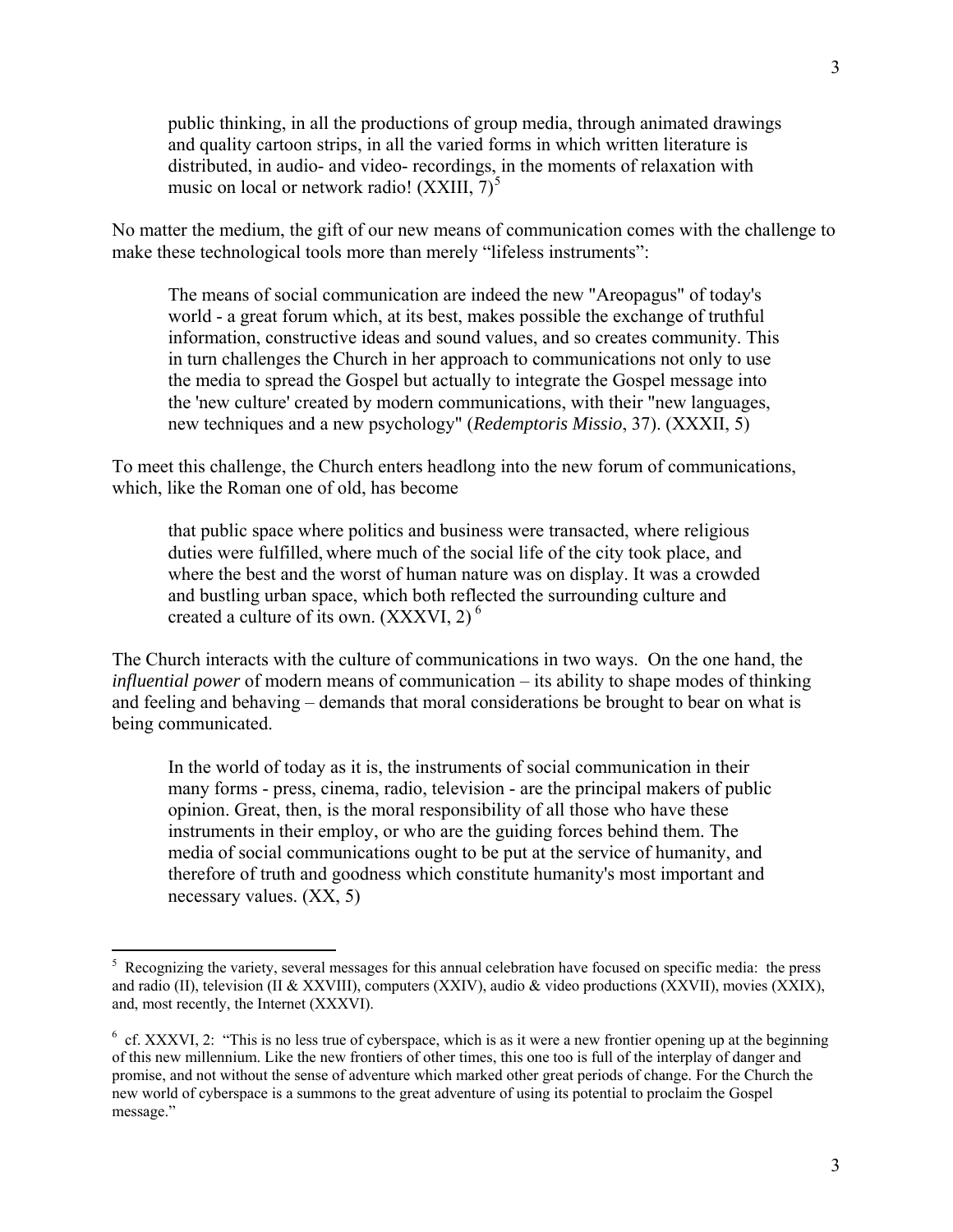Yet these values are not always evident. Instead, communications take place in

a field where cultural and financial pressures can sometimes blur the moral vision which should guide all human realities and relationships (plenary 1999),

where

there are many who think and act according to what is commonly thought in the community, without being in a position to resist the pressure it imposes on them,

#### and where

public opinion exercises a powerful influence on the formation of laws. (XX, 2)

On the other hand, the *expansive power* of modern means of communication requires that the Church take advantage of technological advances to proclaim the message of salvation in Christ. After all,

Christians have a "good news" to tell. We have Christ's message - and it is our joy to share it with every man and woman of good will who is prepared to listen. (XXVI)

Of course, this proclamation is the Church's essential mission, which takes place today in a radically different world:

The advent of the information society is a real cultural revolution ... where facts and ideas and values are constantly being exchanged. Through the media, people come into contact with other people and events, and form their opinions about the world they live in - indeed, form their understanding of the meaning of life. For many, the experience of living is to a great extent an experience of the media. The proclamation of Christ must be part of this experience. (XXXIV)

And we know that this experience today has a truly global dimension:

In all cultures and at all times - certainly in the midst of today's global transformations - people ask the same basic questions about the meaning of life: Who am I? Where have I come from and where am I going? Why is there evil? What is there after this life?(cf. *Fides et Ratio*, 1). And in every age the Church offers the one ultimately satisfying answer to the deepest questions of the human heart - Jesus Christ himself, "who fully reveals man to himself and brings to light his high calling" (*Gaudium et spes*, 22). Therefore, the voice of Christians can never fall silent, for the Lord has entrusted to us the word of salvation for which every human heart longs. (XXXV, 2).

That evangelical voice, that salvific word, comes to be heard or read or seen through various means. Consequently,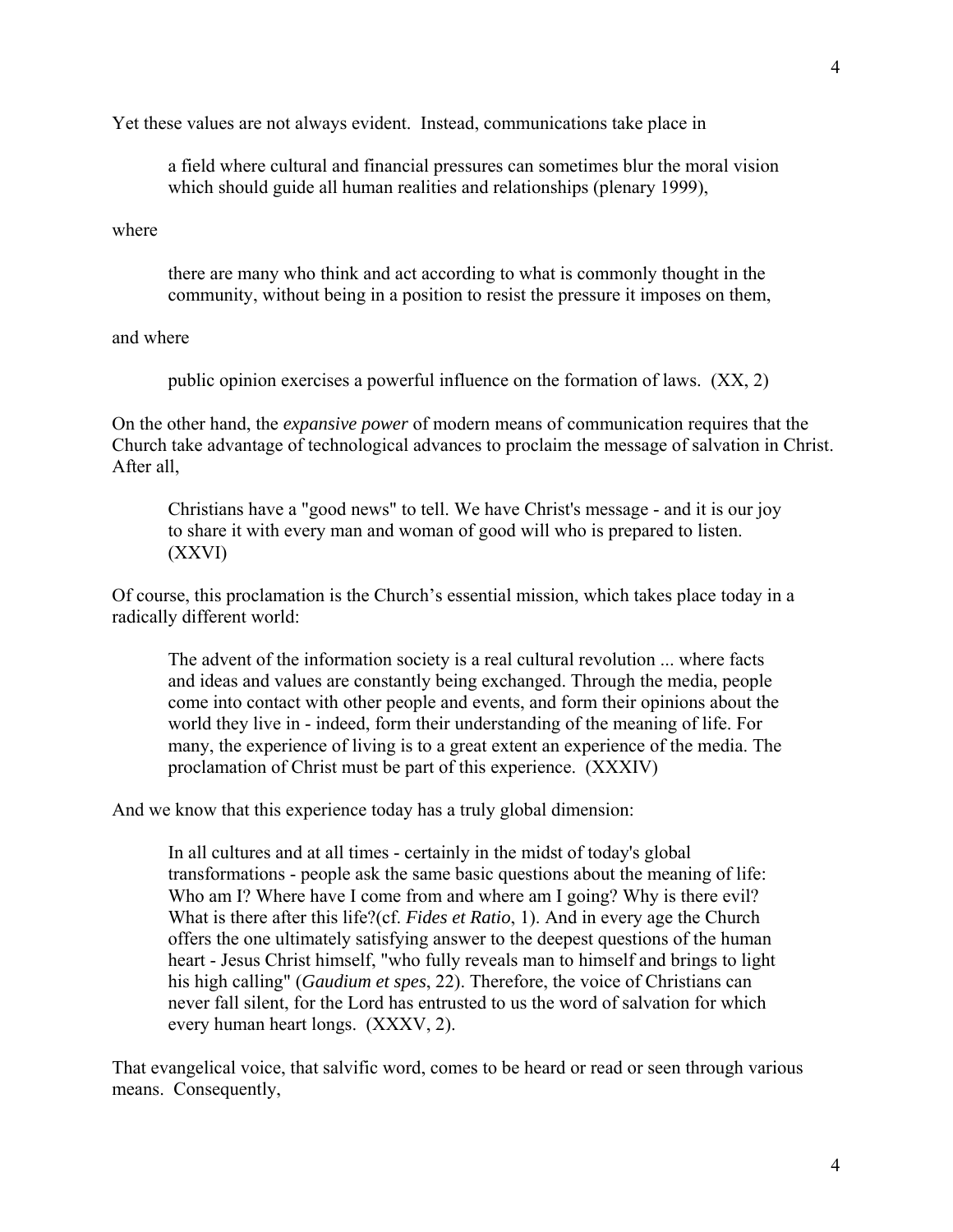Christians cannot possibly ignore the world of social communications. Indeed, media of every kind can play an essential role in direct evangelization and in bringing to people the truths and values which support and enhance human dignity. The Church's presence in the media is in fact an important aspect of the inculturation of the Gospel demanded by the new evangelization to which the Holy Spirit is summoning the Church throughout the world. (XXXV, 4)

### ST. FRANCIS DE SALES – MISSION TO THE CHABLAIS

Long ago and far away, that same Spirit moved Francis de Sales to make a new contribution to the world of communications and thereby foster evangelization.<sup>[7](#page-4-0)</sup>

The year was 1594-95; the place what is now Switzerland. A young Francis, having been ordained a priest less than a year, was sent on a mission to the Chablais region, which had been under the almost total control of the Calvinists. Despite the harshness of winter in the French Alps, Francis journeyed forth each day from his shelter to speak with the people of the village of Thonon in an effort to convince them of the truth of the Catholic faith.

Not only was the weather against him, so was the government. On October 2, 1594, the councilmen of Thonon promulgated a ruling that any citizen who listened to the preaching of the young provost would be sternly punished. Francis' response was ingenuous. In a letter to the council on January  $25<sup>th</sup>$  (1595), he announced a novel plan:

"Gentlemen, I have been preaching the word of God for some time now in your city. Your people can hear me only seldom and then only partly and in secret. For my part, in order not to overlook anything, I have seen to it that some of the more important fundamentals (of our teaching) have been written down, fundamentals that I had chosen as the main theme of my sermons and talks in defense of the faith of the Church."

Then, over the course of a year, Francis printed some 85 pamphlets on disputed theological questions. These he posted in public areas and distributed under house doors, so that the people could read them on their own terms and in the safety of their homes. Interest in his teaching grew steadily, and people increasingly ignored the order of the Council so as to attend his sermons. Over time, Francis' pamphleteering enjoyed great success. As the Duke of Savoy noted in a letter to the papal nuncio in October of 1598, after Francis de Sales' missionary activity, in all of the Chablais there no longer existed any village or hamlet that had not been reconverted to the Catholic faith.

<span id="page-4-0"></span><sup>&</sup>lt;sup>7</sup> See the series of commentaries written by Herbert Winklehner, OSFS in *Das Licht*  $\leq$ www.franz-sales-verlag.de/ $>$ .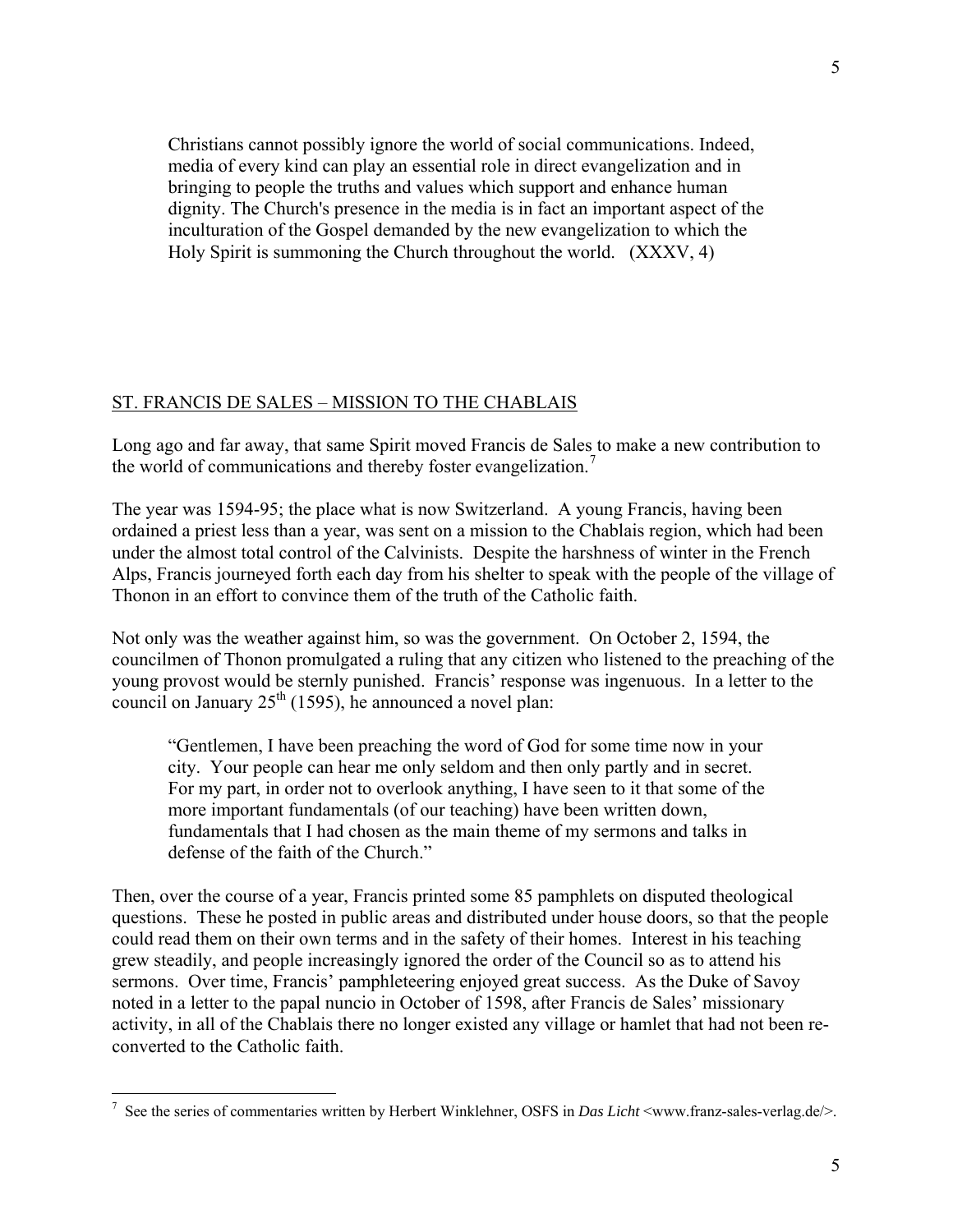Despite the differing historical circumstances, $<sup>8</sup>$  $<sup>8</sup>$  $<sup>8</sup>$  the decisive intervention by Francis de Sales in</sup> his world of communications discloses what our Holy Father sees today as the extended power of the media.

Then as now, the purpose of adopting new forms of communication was to reach more and more people. For Francis, this meant taking his message to the people of the villages, since they would not come out to hear him. For John Paul II,

To reach the man of today, heavily conditioned by these [modern] means [of communication], making oneself heard, understood, [and] accepted ... constitutes a new pastoral problem of how to utilize precisely these very means. (plenary 81)

Then as now, the larger objective of social communications is to affect, even transform, common thinking. For Francis, this meant using printed pamphlets as a way of overcoming a "dissension of wills in matters of religion" that he considered to be "the principal and sovereign scandal of the world." $9 \text{ In our time}$  $9 \text{ In our time}$ ,

It has been said that newspaper columns, radio microphones and television cameras constitute a pulpit from which modern society draws much of its moral and spiritual orientation. If that is true, it is essential that the Church should not only participate in the formulation of the public philosophy which will represent the shared values of contemporary society, but that she should also be directly present in this new pulpit with her own newspapers and magazines, her own radio and television stations and programmes, her own voice of truth and love. (plenary-86, 5)

Then as now, the effect of using new means of communication is to enable and foster social interaction. For Francis that meant engaging the people of town and village, who responded by coming to hear him preach and by their subsequent abjuration. In our day, John Paul II reminds us that

By providing accurate information and a forum for the exchange of views, the media can also further the dialogue and participation that are essential for democratic life and social development. (plenary 90, 2)

Finally, then as now, the ultimate goal of communications is to contribute to the progress of humanity and to the spreading of the Kingdom of God. In Francis' day, when political conflicts were rife with religious undercurrents, presenting and defending the truth of the faith had significant social consequences and was infinitely more important "than simply engaging in ostentatious rhetoric. And ... he went beyond tearing down, as he worked to rebuild the edifice

<span id="page-5-0"></span><sup>&</sup>lt;sup>8</sup> In Francis' time, communication between Catholic thought and culture met with opposition. In our day, Catholic thought, or any religious position, is more often marginalized, and religious silence prevails.

<span id="page-5-1"></span><sup>9</sup> *The Catholic Controversy*, p. 7.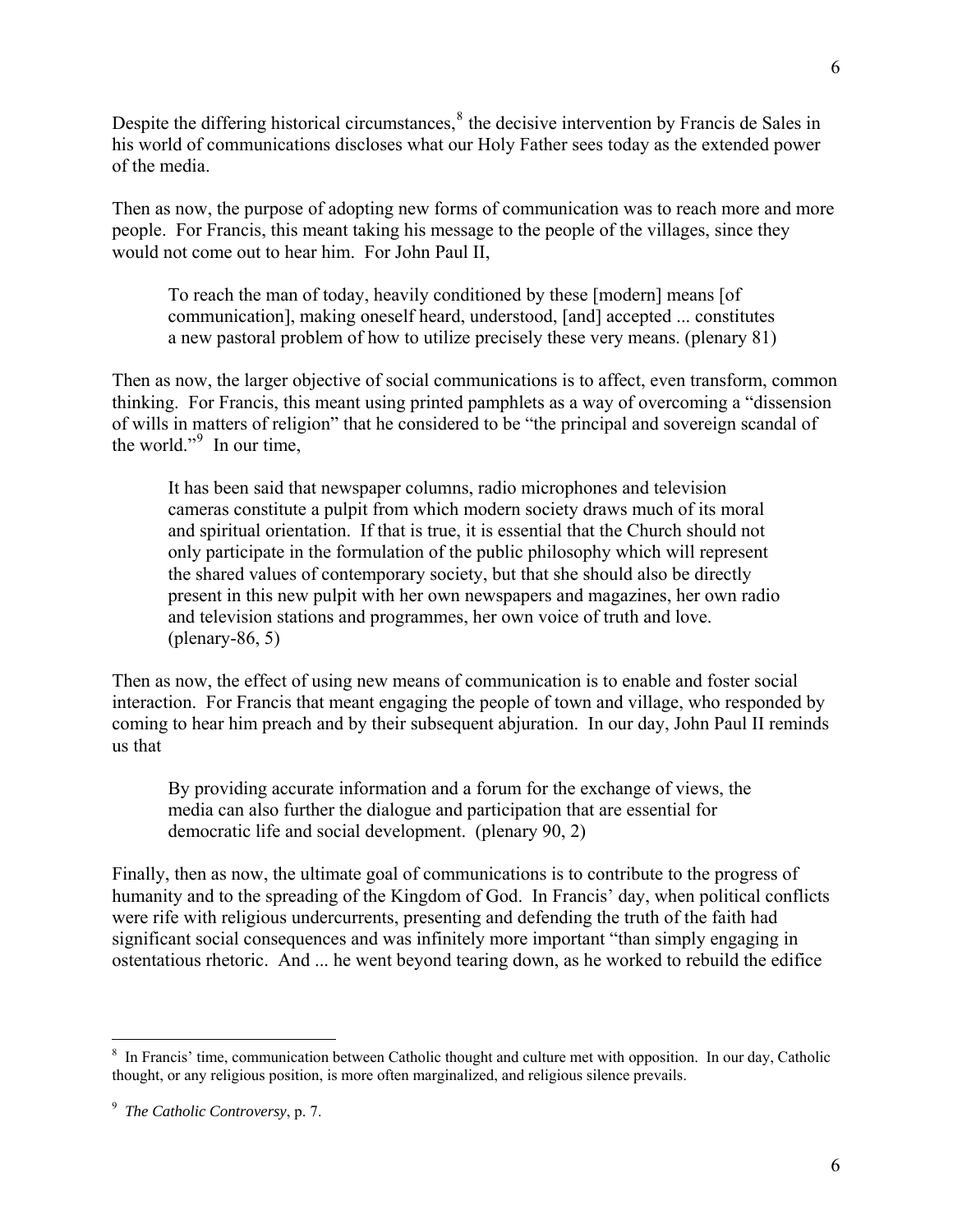of faith that had been possessed by the Catholic ancestors of these peasants of the Chablais three generations before." $10^7$  $10^7$  In our day, John Paul II recognizes that

communications technology can help to break down barriers and create new bonds of community and new kinds of opportunity in a world where human solidarity is the essential way forward. ... Not only must the preaching of the Gospel be inculturated in the world of social communications, but in and through that world it must be incarnated in the variety of cultures, ancient and modern, to which a door is being opened by the modern media. (plenary 98, 2-3)

In sum, what St. Francis de Sales tapped into with his apologetic pamphlets – and in an even more popular way with his *Introduction to the Devout Life* -- is the "culture" of his time and place. And an awareness of culture – with its particular and mutual connection to communications – may well be John Paul II's distinctive and lasting contribution to our understanding of human life.

# CHRISTIAN ANTHROPOLOGY

An exposition of the anthropological teaching permeates the pope's various messages for the World Day of Social Communications. There he speaks of the influence of the media, both positive and negative, on infants (79), youth (80), women (96), and especially the family (80, 94, 04). Likewise does he recognize the power of modern communications to promote or impede human freedom (81), peace and justice (83, 87), solidarity and fraternity (88), and ultimately the unity and progress of all peoples (91). In sum, John Paul II highlights the potential of modern media to bring about a cultural transformation – within persons and among peoples. In this pope's view,

Culture, faith and communication are three realities among which a relationship is established on which depend the present and the future of our civilization, which is called to express itself ever more fully in its planetary dimension. (XVIII, 1)

For our purposes in this university forum, let us consider broadly two poles on the pope's humanistic continuum. At one end are young people. For university-age students, and even those of younger years, contemporary means of communication exercise a significant, indeed determinative, educational role that should cause all of us to take notice:

In place of a culture laid down upon a value-content framework, on the quality of the information, there ... enters a culture of the temporary which favours the rejection of long term commitments, a culture so overpowering that it induces a flight from the making of free personal choices. For a training directed towards encouraging the growth of a sense of responsibility, both individual and collective, there is substituted an attitude of passive acceptance towards the fashions and needs imposed by a materialism which, while stimulating consumption of goods, empties the conscience. The imagination, which is the

<span id="page-6-0"></span><sup>10</sup> *The Catholic Controversy*, p. lvi.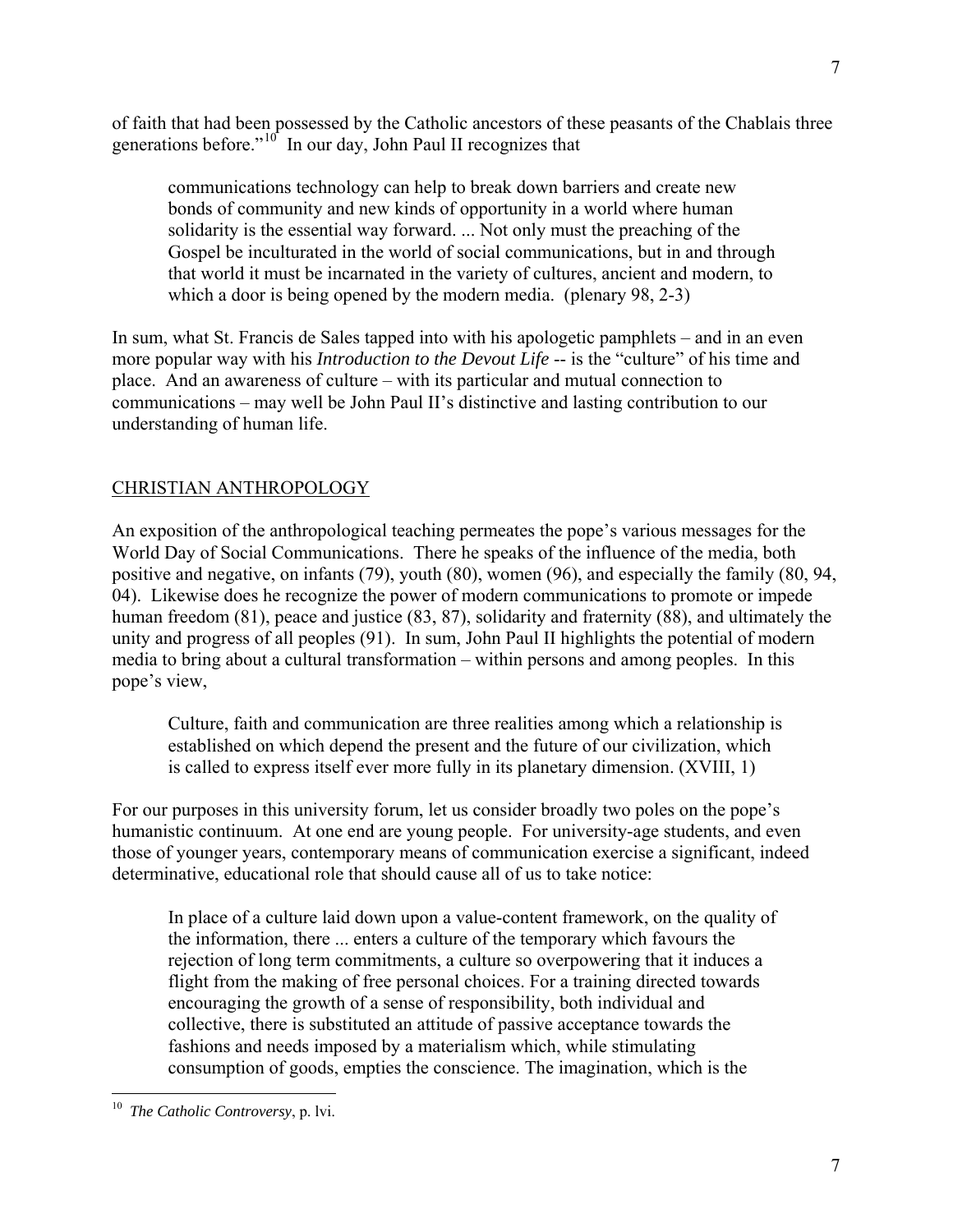very property of our early years, the expression of youth's creativity, of its impulsive generosity, dries up in the glut of images absorbed so effortlessly, and a habit of indolence is formed which ... and smothers any impulse to undertake new tasks or projects. (XIX, 4)

Ironically, the use of imagination is one aspect of St. Francis de Sales' speaking and writing that has brought him great renown in terms of his ability to communicate well.

From the *Introduction to the Devout Life*, whose popular piety is reflected through imaginative examples, to the *Treatise on the Love of God*, whose systematic reflection is developed from the starting point of beauty, the corpus of Salesian writings contains so many images (33,000 by one scholar's count!) that he can be considered the literary champion of the imagination among all French authors of his time. $11$ 

For St. Francis de Sales, the imagination has "an inestimable efficacy to enlighten the mind and move the will."<sup>[12](#page-7-1)</sup> Its use has as its goal not merely fascination but attention, not simply considering but focusing, in a new and creative way. Would that we might restore in young people a good and wholesome imagination, with its power to engender an openness toward, and a response to, the presence of God as it is manifested in human life.

Unfortunately that divine presence is clouded in our age by tragic events on the world scene, and this brings us to the other pole of John Paul's humanistic continuum. How difficult it is to see a loving God when human relations in our world are so profoundly colored by the scourge of terrorism. John Paul II confesses that this phenomenon, and its eventual extinction, is a particular concern of his pontificate.

In the new context of "tragic circumstances ... darkening the world scene," he directs us to see that this contemporary manifestation of evil has "undermined its (humanity's) confidence" and led to a radical change of perspective. Because we are no longer able to escape threatening situations, he says, our human hearts have become "anxious and distressed." We live now in a "climate of widespread anxiety." We are faced with "persistent flashpoints of cruel conflict" that can overwhelm us in "new and disconcerting" ways. As a result, we feel especially vulnerable. Then, when fear comes to dominate daily life, people tend to close themselves off from one another in a climate of mistrust, thereby increasing their temptation to despair. And thus begins to turn the vicious circle of hatred, attack, recrimination, and reprisal. $^{13}$  $^{13}$  $^{13}$ 

Unfortunately, this vicious cycle continues; both terrorism and peace have fluctuated greatly in the pope's 25-year reign. Nevertheless, he remains confident, as should we, that when the means of social communications engender a total dialogue among persons and institutions of every

<span id="page-7-2"></span>

<span id="page-7-1"></span><span id="page-7-0"></span><sup>&</sup>lt;sup>11</sup> Cf. H. Lemaire, Étude des images litéeraires de François de Sales (Paris: A.-G. Nizet, 1969), pp. 15-22.<br><sup>12</sup> On the Preacher and Preaching, p. 50.<br><sup>13</sup> For a more complete treatment of this theme, see my paper for t the Challenge of Evil in the World" <http://www4.desales.edu/SCFC/Studies/JP2-Evil.htm>.